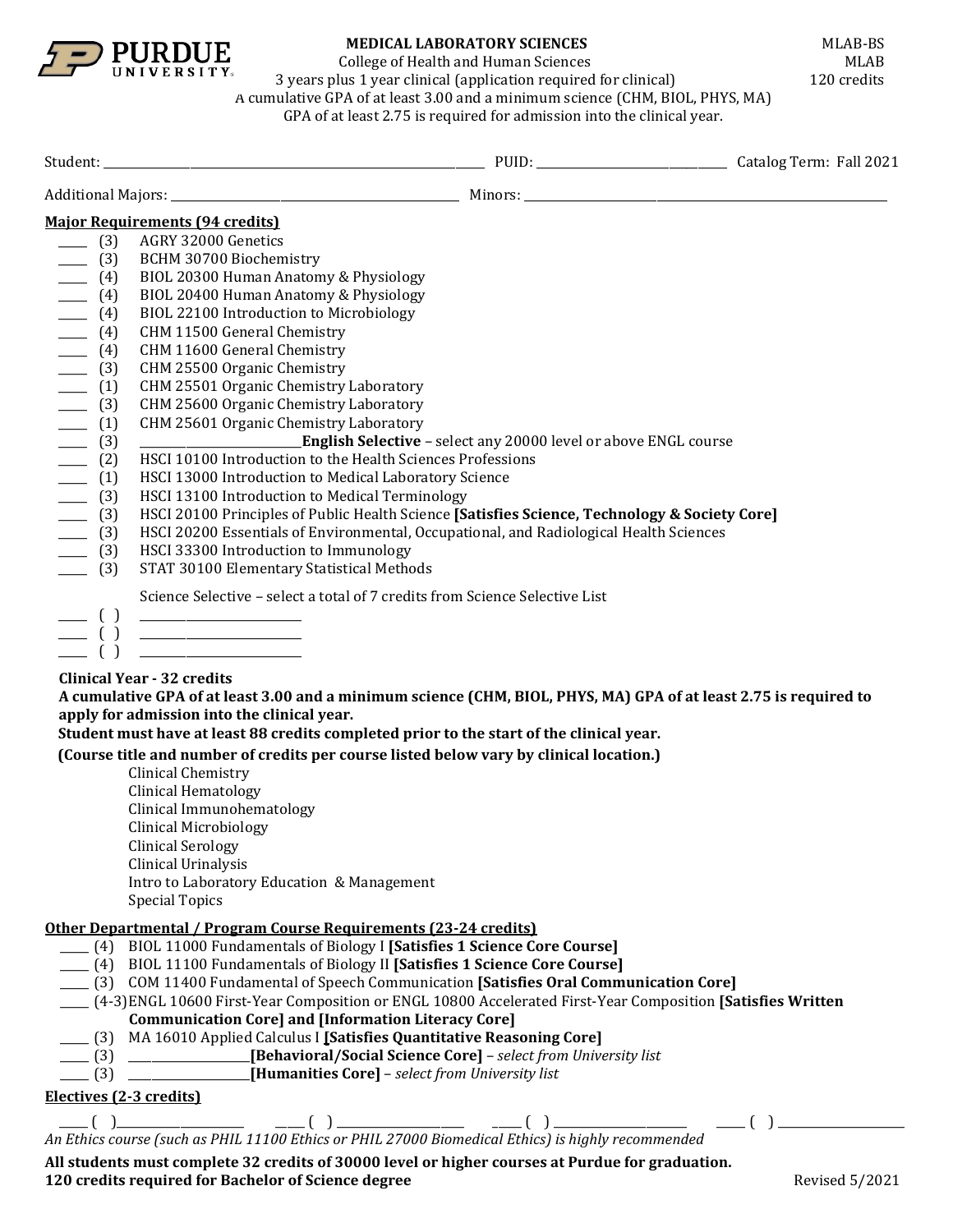## **Note: Most Medical Laboratory Sciences students graduate in August**

### University Foundational Learning Outcomes List:<https://www.purdue.edu/provost/students/s-initiatives/curriculum/courses.html>

### **Science Selective List**

Any 300 or above offering in the following areas: BCHM CHM **HSCI** NUTR

# **or**

Any 200 or above offering in the following areas: BIOL ENTM **HDFS** MA PHYS PSY

## **or**

Select offerings: AGRY 32100 Genetics Laboratory ANTH 20400 Human Origins ANTH 21200 Culture, Food & Health ANTH 53400 Human Osteology MA 16020 Applied Calculus II MA 16200 Plane Analytic Geometry & Calculus II MA 16600 Analytical Geometry & Calculus II PHYS 17200 Modern Mechanics PUBH 22000 Sexuality & Health PUBH 40000 Human Diseases and Disorders PUBH 40500 Principles of Epidemiology

A student may elect the Pass / Not-Pass (P/NP) grading option for elective courses only, unless an academic unit requires that a specific departmental course/s be taken P/NP. Students may elect to take University Core Curriculum courses P/NP; however, some major Plans of Study require courses that also fulfill UCC foundational outcomes. In such cases, students may not elect the P/NP option. A maximum of 24 credits of elective courses under the P/NP grading option can be used toward graduation requirements. For further information, students should refer to the College of Health and Human Sciences P/NP Policy.

Students are encouraged to use this advising worksheet as a resource when planning progress toward completion of degree requirements. An Academic Advisor may be contacted for assistance in interpreting this worksheet. This worksheet is not an academic transcript, and it is not official notification of completion of degree or certificate requirements. The University Catalog is the authoritative source for displaying plans of study. The student is ultimately responsible for knowing and completing all degree requirements